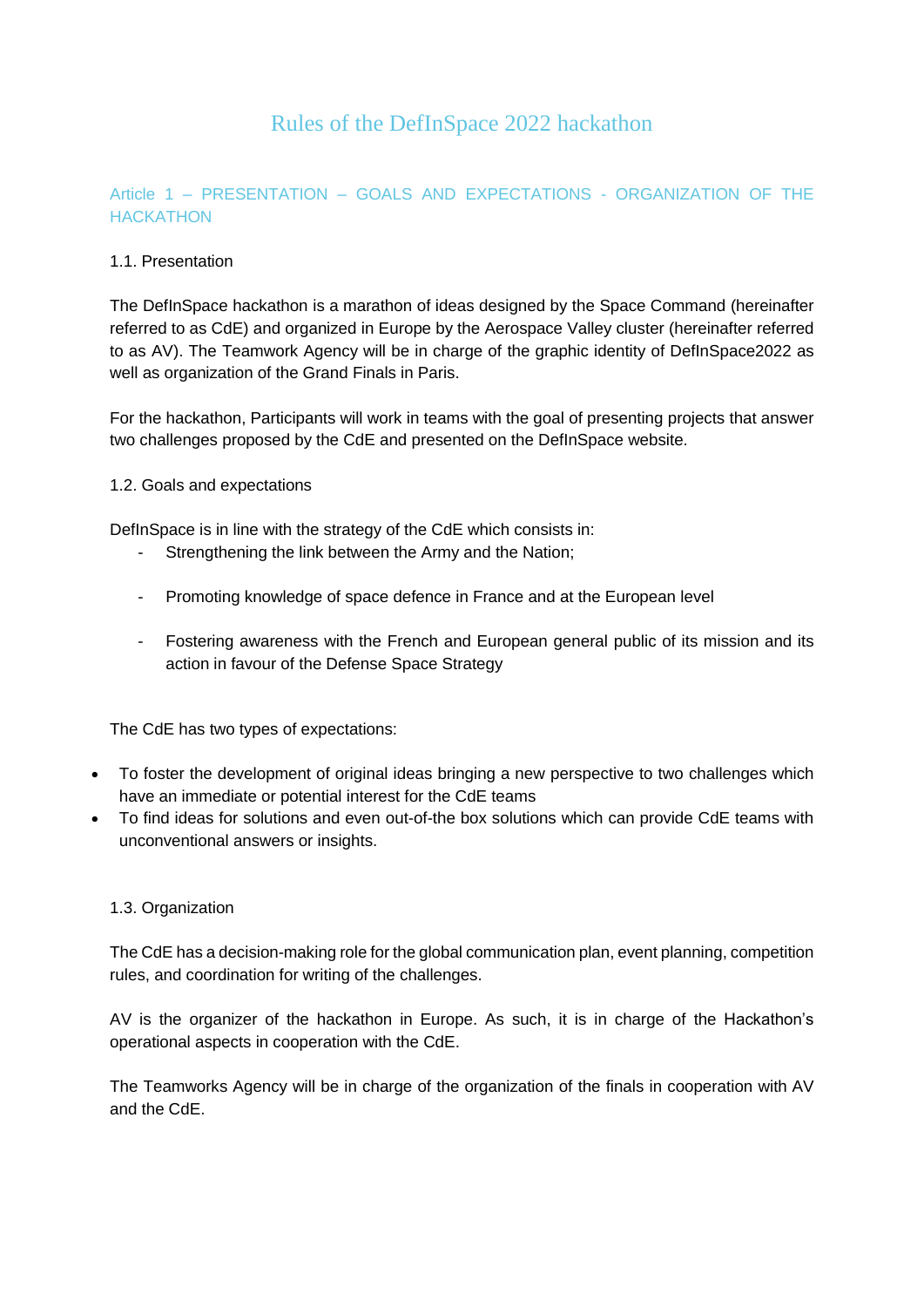#### Article 2: DEFINITIONS

Bootcamp: workshop to inform and prepare Participants for the Competition.

Competition: DefInSpace hackathon.

Challenges: challenges formulated by the CdE which competition Participants must answer. Each of these is described in a sheet available on the DefinSpace Website, which can be viewed at the following link: [www.DefInSpace.fr](http://www.definspace.fr/)

Experts: people appointed by the Organizers to provide support to Participants (on site or remotely) during the Competition.

Central Organizer: entity organizing the hackathon in Europe, in charge of operational aspects of the Competition, in cooperation with the CdE. Within the scope of these rules, it is AV.

Local Organizer: entity organizing the hackathon in a city. It is a structure that has been officially declared with the Central Organizer under the control of the CdE.

Partner: It includes the following organizations: AID, DGA, ONERA and CNES.

Participant: any person of age which registers on the DefInSpace website to participate in the **Competition** 

Parties: refers to the Organizers and Participants.

Regulations: this document.

Sponsor: structure of any size financially participating in the organization of DefInSpace. Specific contracts are established between AV and each sponsor.

# Article 3 · PRESENTATION OF CHALLENGES

The CdE is in charge of writing the two challenges. The 2022 challenges are in the process of being written and will be presented in these regulations.

For example, below are the DefInSpace 2021 challenges:

*Challenge n°1: A human science subject, Ex. How can the European Union appropriate security and defence challenges in space?*

*Challenge n°2: a technical subject. Ex. « Cloud in Space » military. What interests in terms of sovereignty and defence for France?*

A description of each of the challenges is available on the DefInSpace website for all Participants. It can be viewed at:

: [www.DefInSpace.fr](http://www.definspace.fr/)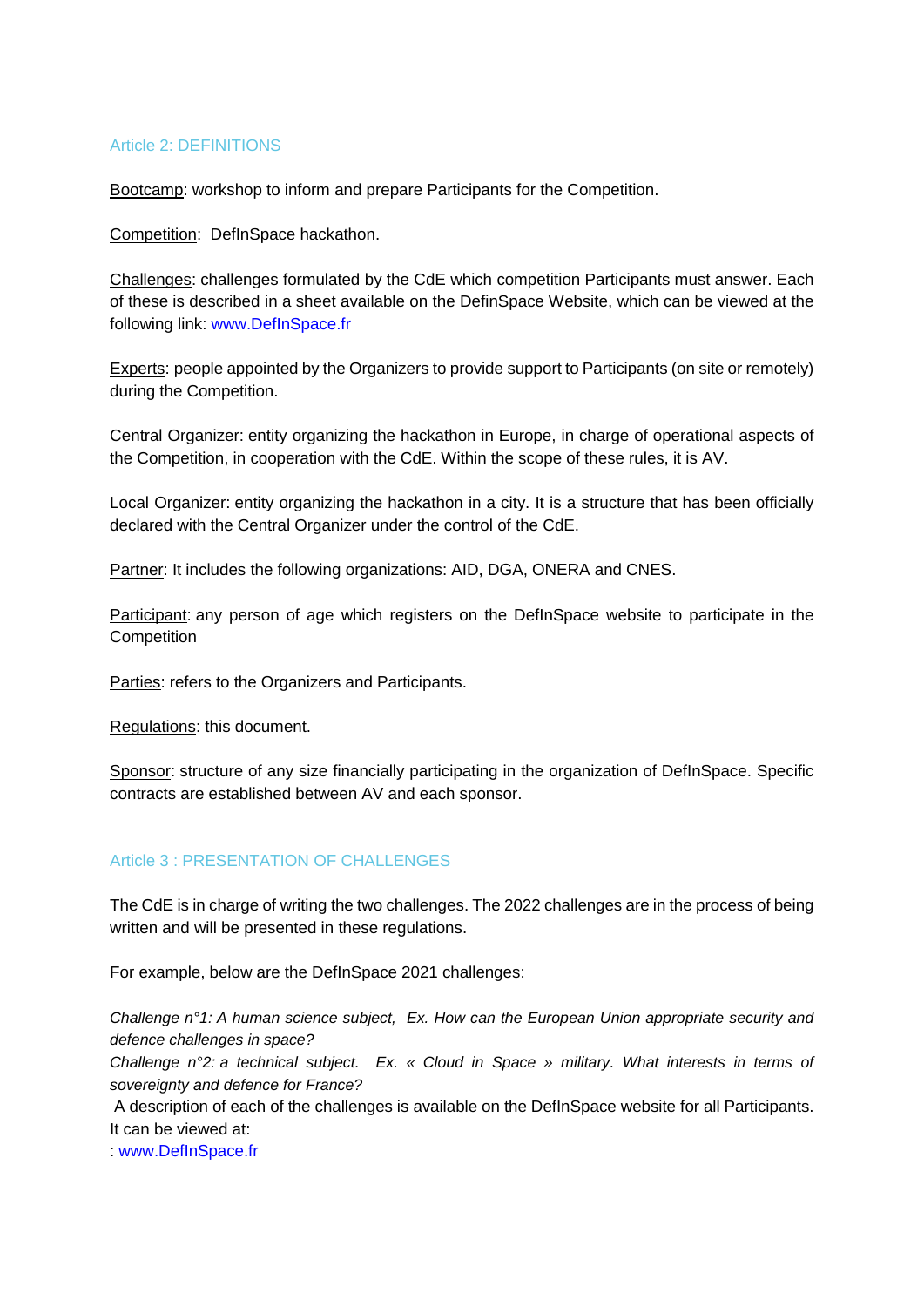Each team should choose a Challenge on which to work during the hackathon.

# Article 4 : PROVISIONAL SCHEDULE

The provisional schedule is described below:

4.1. Before the local competitions:

- Presentation of DefInSpace: general presentation of the Organizers and of the hackathon by videoconference. This webinar presents the scope of the Competition as well as the two challenges proposed by the CdE.

The webinar is open to a wide audience of potential actors of the hackathon and enables each actor (declared or not) to exchange with the main organization and to ask questions about the Competition.

A recording of the webinar will be available for replay.

- Opening of registration for Participants from 6 to 8 weeks before the hackathon, directly on the DefInSpace website at the following address: [www.DefInSpace.fr.](http://www.definspace.fr/)

- Bootcamp: the central Organization plans to organize three Bootcamps remotely which will take place a few days before the hackathon.

These dates are likely to evolve. More specific information shall be provided to the local Organizers.

The Bootcamps, which take place a few days before the hackathon, are workshops with a dual objective:

- To initiate Participants in immersion in the space field
- To remind Participants about the rules governing the hackathon process.

The three Bootcamps will allow Participants to meet members of the CdE and sponsors to ask them questions.

The preliminary constitution of teams as well as a first choice of Challenge (non-definitive) are possible during the workshops.

4.2. Local competitions:

- Hackathon DeflnSpace: from Friday, June 3<sup>rd</sup>, 13h30 to Saturday, June 4th, 18h (these hours are likely to be modified depending on the number of Participants and local constraints, in particular with regard to the health situation).

Friday, June 3rd

13h30 : Welcome session 14h15 to 15h : Verification of logistics (team, comprehension, etc.) and start of work in groups 16h30 : Workshop on what is expected by the jury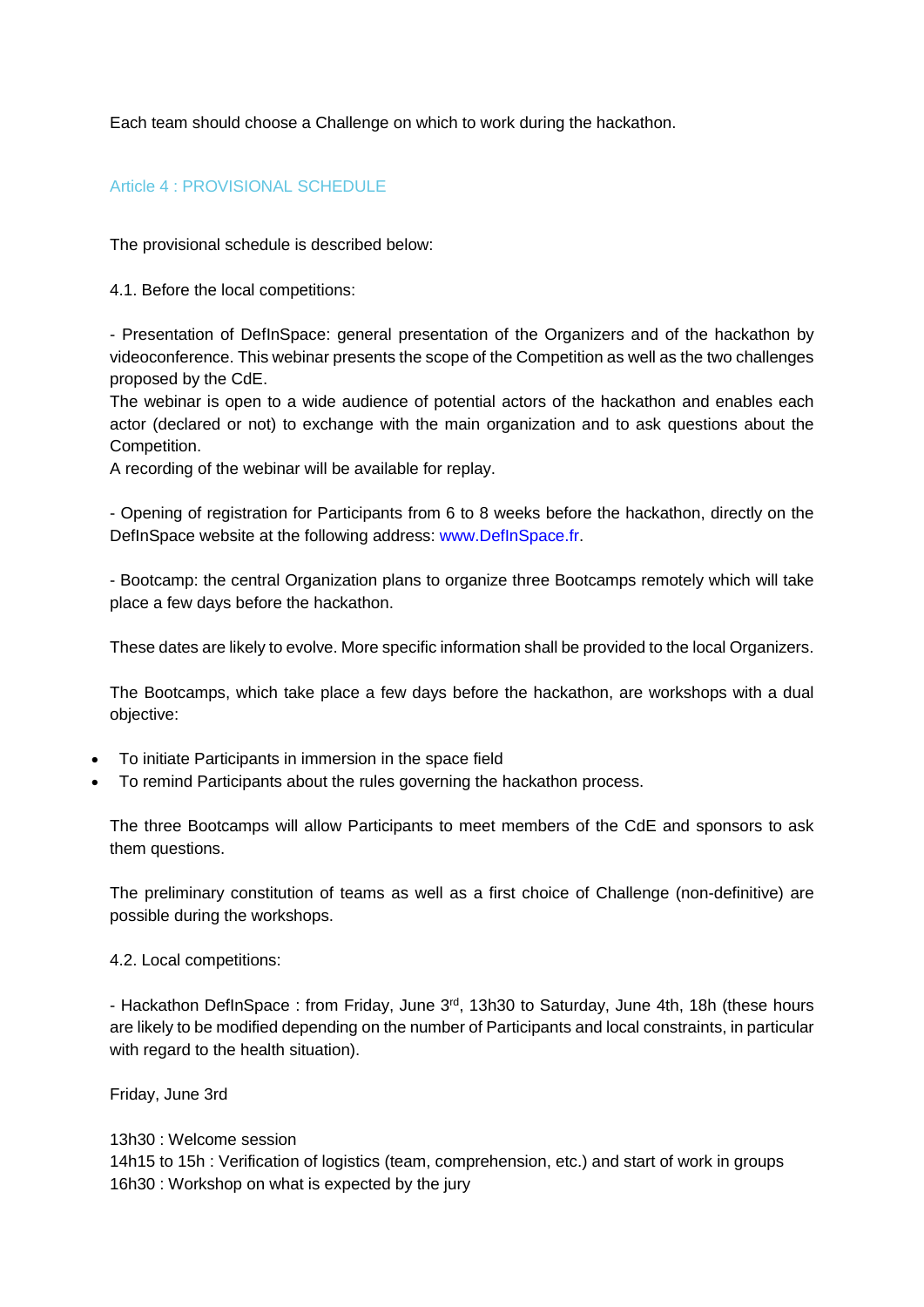17h30 : Working groups

Saturday June 4th

10h to 12h30: Pitch training session 13h30 à 14h : Briefing by juries 14h : Afternoon plenary 15h : Start of restitutions in front of the juries 17h30 to 18h : Debriefing by jury 18h : Announcement of winners of each local event and closing statements

A more detailed schedule will be provided to local Organizations before the Competition. Each local organizer is free to organize the hackathon in face-to-face, hybrid or virtual mode.

4.3. The grand finals:

- Finals week 25 (Week from June 20th to 24th, 2022).

The Finals will be organized in Paris by the Organizers and will include a team from each local event.

The finals program will be provided later on the DefInSpace website. The Organizers cannot guarantee that it will take place in face-to-face mode owing to the uncertain evolution of health constraints related to COVID-19.

Invitations shall be made by Organizers.

# Article 5: PARTICIPANTS

5.1. Participation conditions

Participation in the hackathon is open to:

- Students of legal age (from civil or military engineering schools, business schools and universities…)
- Young employees of companies with no more than three years seniority.

The hackathon is open to teams of two to five people maximum.

Central and local Organizers reserve the right to refuse to validate the participation of any person if the limit of places has been reached or for any other reason relating to failure to comply with the rules. This refusal does not have to be substantiated.

# 5.2. Registration

All participants shall individually register on the official website of DefInSpace. The central organization shall send each participant an email to validate his or her registration.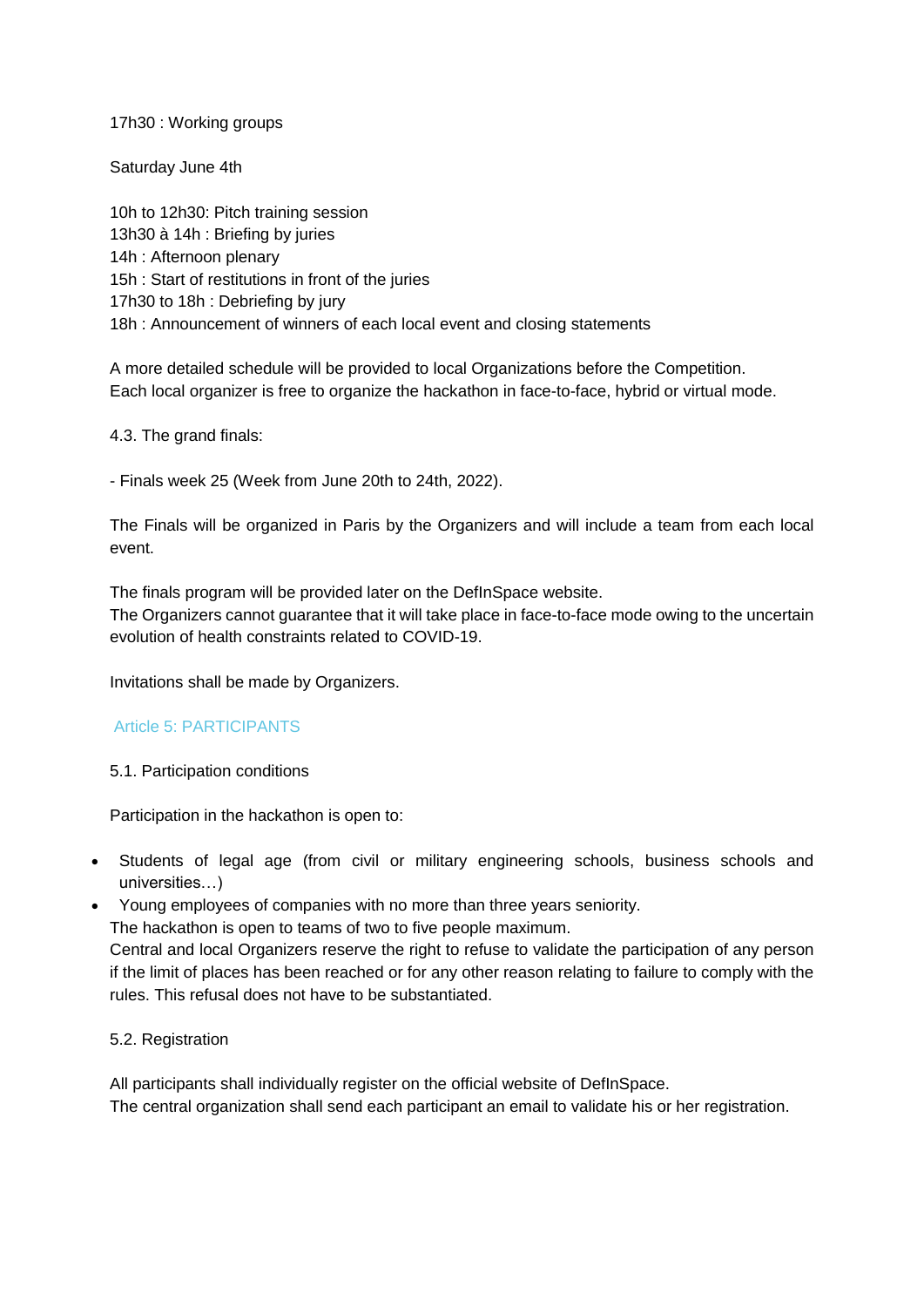The Central and local Organizers reserve the right to refuse access to the Competitions to people who are not registered or whose registration has not been properly validated by email or by the main organization.

Registration implies the irrevocable acceptance of the following points:

- The rules described in this document:
- Ratification of authorizations relating to image rights which if applicable shall be requested by the Organizers to enable them to use and disseminate free of charge and on a non-exclusive basis, pictures of Participants and use these pictures, in full or in part, for teaching, research, and cultural, scientific or commercial use in compliance with article 16 below.

Organizers reserve the right to invalidate the registration of any person who does not comply with the abovementioned provisions.

Registration and participation in the hackathon are free. The local Organizer shall not ask an admission free from Participants to take part in the Competitions.

#### Article 6 : HEALTH CONDITIONS

Due to the COVID-19 pandemic, the Competition may be organized virtually.

Each local Organizer retains full authority to organize the Competition in the form that it deems appropriate given the prevailing health conditions at the time of the Competitions and current governmental restrictions. Organizers in this case shall not be held responsible for any consequences arising from these decisions.

As the decision regarding organizational procedures belongs to the local Organization, the main Organization requests the latter to inform it 15 working days before the start of the Competition.

Appropriate digital resources (bootcamps, sponsor video, replay of webinars) are planned and provided by the local Organization at no additional charge.

In addition, the conditions for the organization of the grand final in Paris shall depend on the health situation in France and in Europe and the rules in force at the time. The Organizers reserve the right to modify the procedures.

# Article 7 : CONSTITUTION OF THE TEAMS AND DISTRIBUTION OF THE CHALLENGES

The constitution of the teams is free and shall not be imposed by the Organizers. Local Organizers can however encourage the formation of the teams before the competition. These teams must then sign up on the DefInSpace website.

The rules to form a team are the following:

• From 2 to 5 people maximum per team;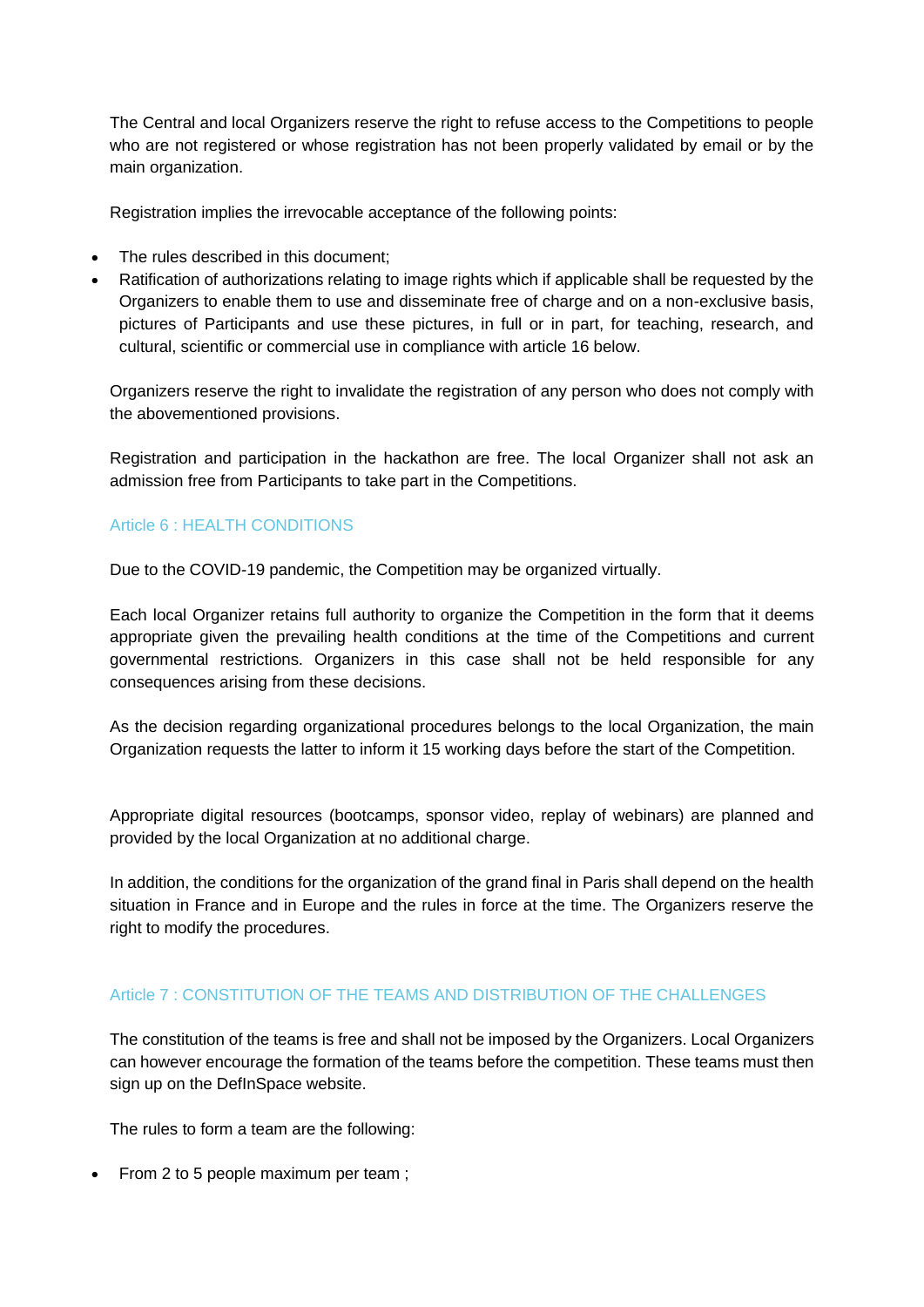- The Organizers encourage the formation of joint teams with diverse profiles and specialties: technical engineering schools, business schools, universities, other schools, young employees, etc.
- Each team can only work on a single Challenge.

All Participants are strongly advised, in particular Participants who are on their own, to take part in the Bootcamps to find a team and better understand the context of the Competition. The formation of teams during the Bootcamps is highly recommended by the Organizers.

Teams shall be validated at the start of the hackathon in accordance with the schedule planned in article 4 of these regulations.

If they wish, local Organizers can organize information sessions in addition to the two Bootcamps to provide additional details to Participants regarding the Competition and the local organization.

Teams will freely choose their Challenge from among the challenges proposed.

A presentation of the Challenges in the form of descriptive sheets will be available on the hackathon website at least 15 days before the hackathon begins.

During their registration on the website, Participants shall be invited to indicate the Challenges which interest them as well as the name of Participants with whom they wish to form their team. Teams can change their choice of Challenge up until the beginning of the Competition.

It is expected that several competing teams will develop the same Challenge.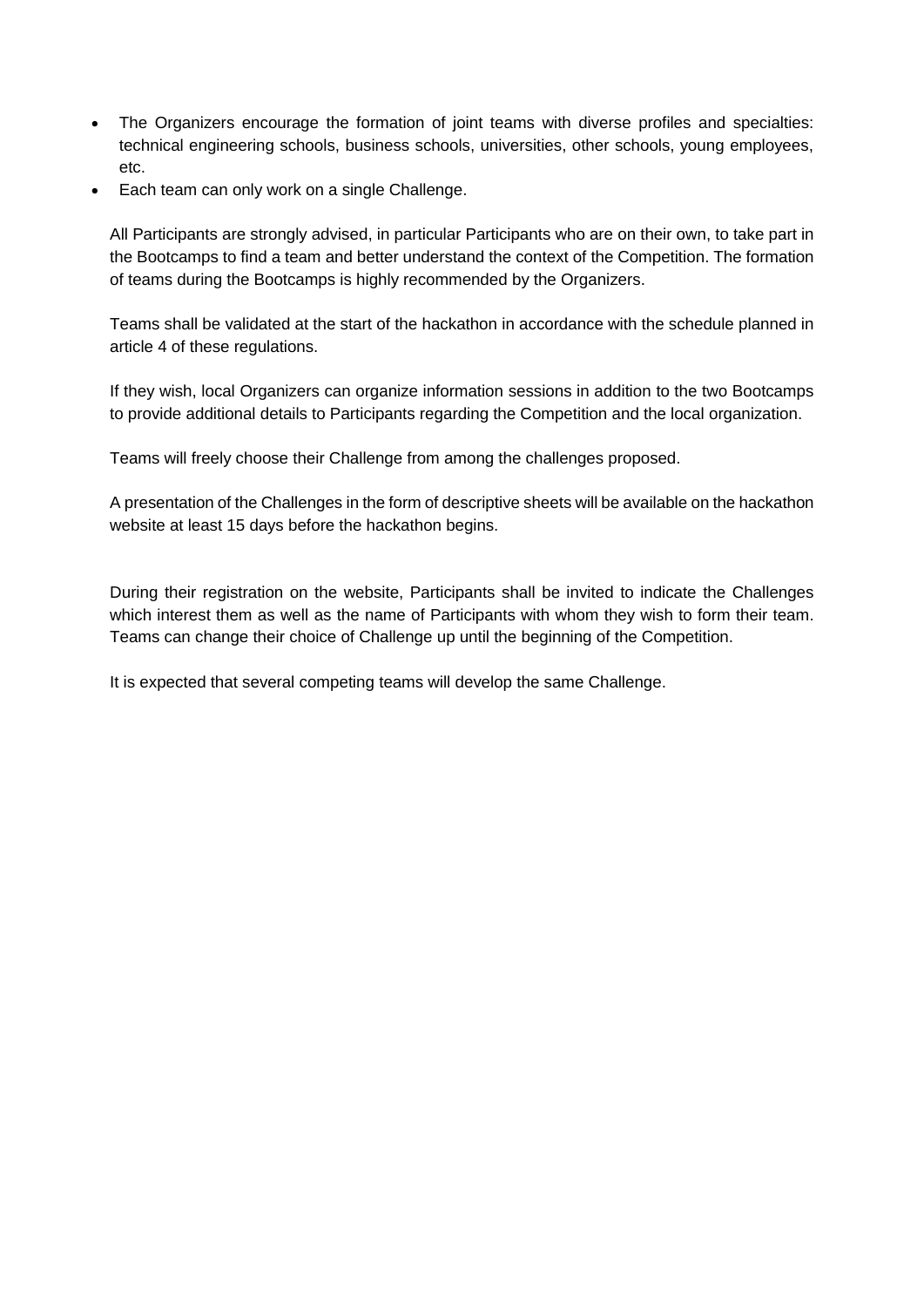# Article 8 : CONFIDENTIALITY – INTELLECTUAL PROPERTY OF DEVELOPMENTS

# 8.1. Confidentiality

The local organizer advises Participants to take whatever steps they deem appropriate to protect any information or technical material in their possession likely to be subject to property rights before participating in the event.

#### 8.2. Intellectual Property

Participants shall undertake to inform local Organizers about any intellectual property rights that they own, and which are enforceable against the use of the work performed in the framework of this hackathon to answer one of the Challenges.

For the sole purpose of promoting the hackathon, Participants hereby grant to the Organizers a free, non-transferable, non-exclusive right to use, reproduce and publish the deliverables of which they will be the authors and extracts from software developments that take place during the hackathon. Use, in the form to be decided on by Participants and Organizers, could take for example the form of a screen shot, a limited access to deliverables provided or any other form defined by mutual agreement to enable good communication with regard to the results of the developments made during DefInSpace.

Commercial exploitation of these rights by the Organizers is excluded.

# Article 9 : DELIVERABLES

#### 9.1. Characteristics of the expected deliverables

During local Competitions, each team will produce deliverables that meet the following characteristics:

- A PPT and PDF presentation including 10 slides maximum in English (the structure will be common and will be provided by the central Organization):
- An oral presentation in English (maximum eight minutes). These conditions may evolve. In the event that there are any changes, all registered participants as well as the local Organizers shall be informed by the Central Organization.

During the grand finals, each finalist team shall produce deliverables that meet the following characteristics:

 A 5 minute oral presentation in English based on a PPT presentation which will have been presented during the local Competitions, without any form of modification allowed.

#### 9.2. Promotion

Projects of local finalists and international winners shall be promoted through: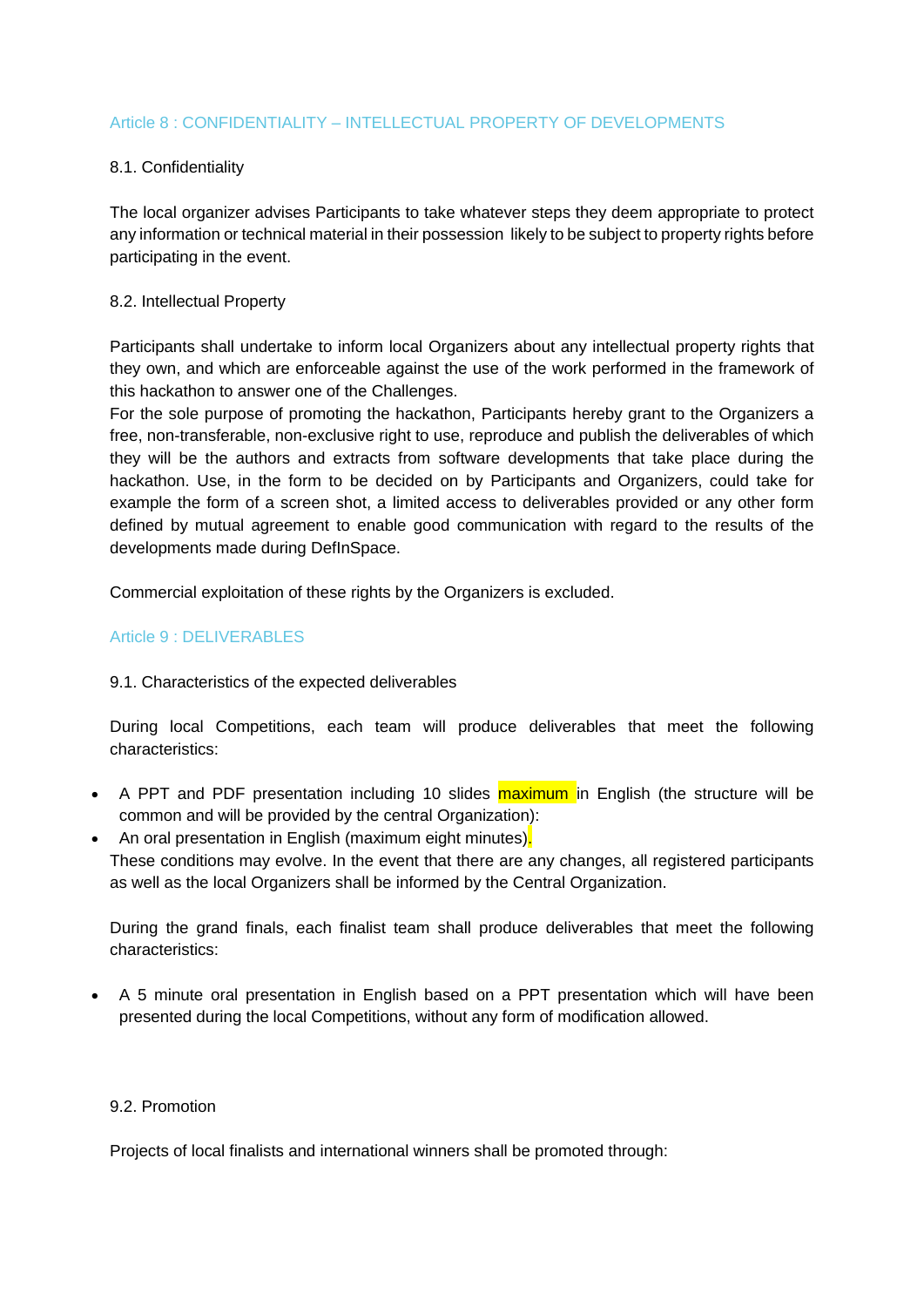- Corporate communication via the websites of the Organizers
- A press release

#### Article 10 : ASSISTANCE PREPARING DELIVERABLES

Several teams of Experts in different fields (space operations, design practices, methodology, etc.) shall be present along with Sponsors and Partners to help the candidate teams. During the Competition, each team will be informed about the Experts available remotely. The Experts, thanks to the digital means deployed by the Organizers, could evolve at the same time all over Europe at the request of teams.

These Experts may come from the civil sector (engineers, CdE experts) and the military sector (operational staff of the CdE).

# Article 11: CONSTITUTION OF JURIES - DESIGNATION OF LOCAL FINALISTS AND INTERNATIONAL WINNERS

#### 11.1. At the local level

#### a/ Constitution of the jury

The local Organizer shall be responsible for constituting the local jury. At the request of Sponsors, the jury may be composed of employees of Sponsors. It should be noted that if a finalist project is assisted by a sponsor, his vote cannot be counted in the jury during the grand finals.

#### b/ Appointment of local finalists

At the end of the Competition, each team will present his project to the local jury in accordance with article 9.

The criteria for evaluating each project are the following:

- Consideration of the context and stakes of the Defence space strategy. Failure to respect this criterion is eliminatory for the general challenge.
- Use of space technologies. Failure to respect this criterion is eliminatory for the technical challenge;
- The innovative and original character of the project (product, service, incremental, radical and architectural, technological and organizational, social innovation) ;
- The expected benefits of the project (pertinence of the project relative to the major challenges facing society, etc.) in particular in terms of creating services and jobs;
- Compliance with rules concerning the deliverables in accordance with article 9 hereof. These criteria shall be evaluated in a confidential, discretionary manner by the jury composed of qualified people appointed by the local Organizer.

Following the presentations, the jury shall convene and will designate the finalists of the local hackathon (one finalist per Challenge).

The Participants irrevocably acknowledge: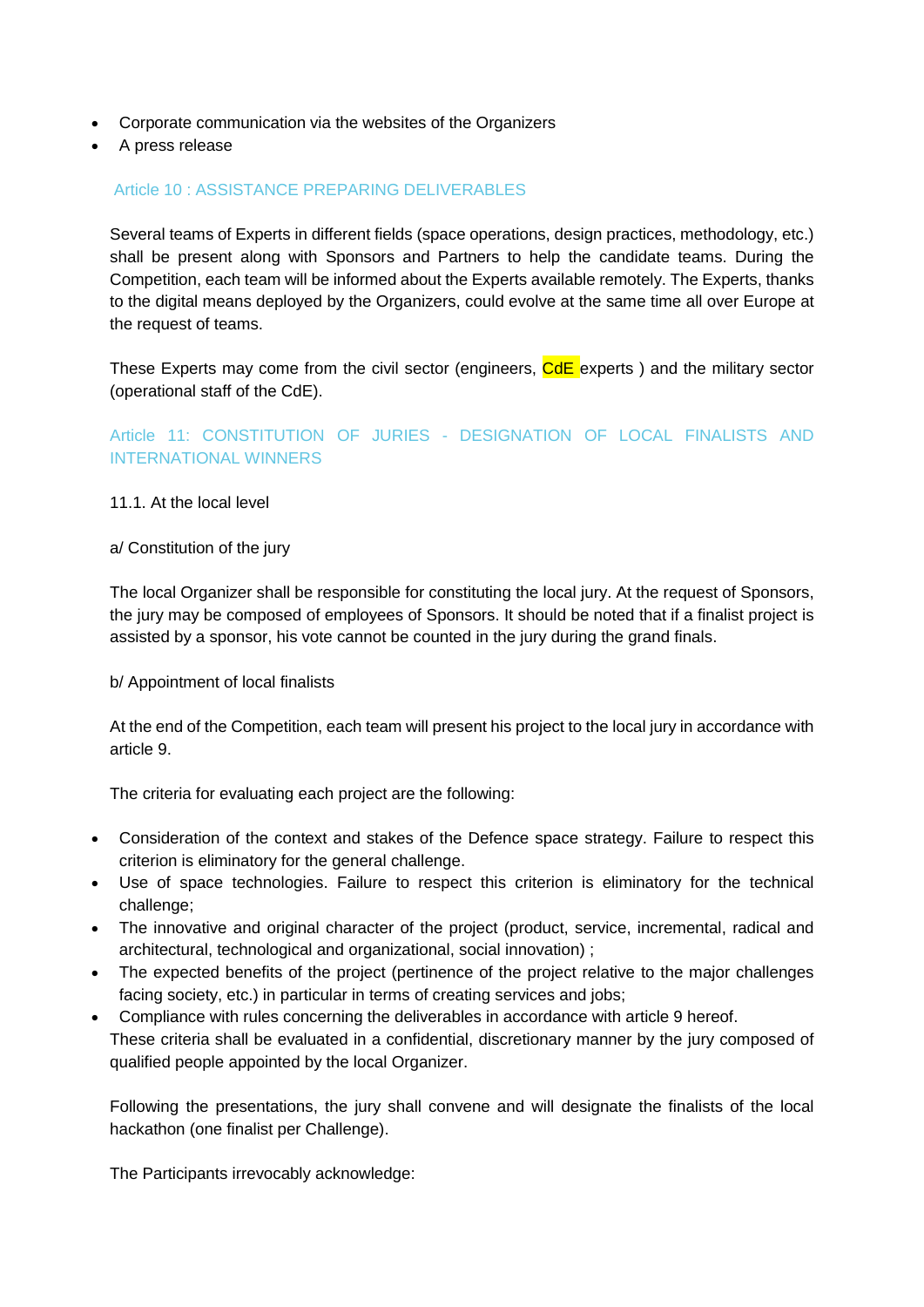- That they have been informed that the regulations do not provide for any appeal concerning the constitution or decision of the jury
- That the deliberations of the jury are confidential and shall not be disclosed to Participants

11.2. At the level of the Grand Finals

a/ Constitution of the jury

The CdE shall designate a unique international jury composed of members of the CdE and employees of Sponsors and partners.

b/ Designation of international winners

Each team shall present its project to the international jury in accordance with article 9 of these regulations during the national grand finals.

The criteria for evaluating each project are:

- Consideration of the context and stakes of the Defence space strategy. Failure to respect this criterion is eliminatory for the generic challenge.
- Use of space technologies. Failure to respect this criterion is eliminatory for the technical challenge
- The innovative and original character of the project (product, service, incremental, radical and architectural, technological and organizational, social innovation) ;
- The expected benefits of the project (pertinence of the project relative to the major challenges facing society, etc.) in particular in terms of creating services and jobs;
- Compliance with rules concerning the deliverables in accordance with article 9 hereof. These criteria shall be evaluated in a confidential, discretionary manner by the jury.

Following the presentations, the international jury shall deliberate to select the winners of DefInSpace 2022 (one winner per Challenge).

Participants irrevocably acknowledge:

- That they have been informed that the rules do not provide for any appeal concerning the constitution or decision of the jury.
- That the deliberations of the jury are confidential and shall not be disclosed to Participants.

#### Article 12 : LOCAL AND INTERNATIONAL PRIZES

#### 12.1. Awards for prizes

The local Organizer shall choose the local prizes to award to the local winners but the prizes must not be monetary in nature.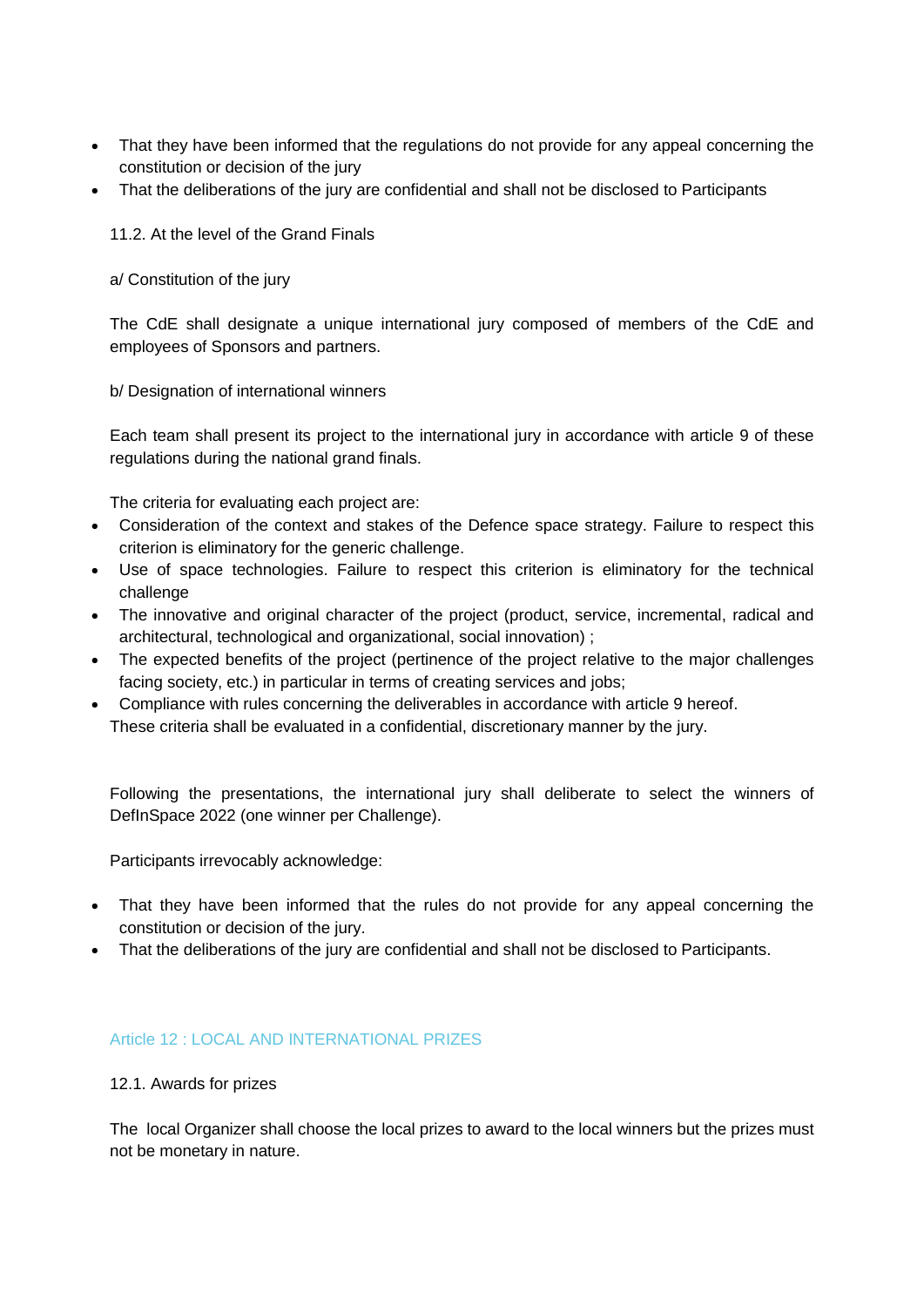The CdE shall be responsible for choosing the prizes to award the international winners.

#### 12.2. Attribution of prizes

The local Organizers shall be responsible for the awarding of prizes during the local Competitions.

Prizes shall be awarded to the DefInSpace 2022 international winners during a ceremony which is part of the organization of the DefInSpace grand finals in Paris.

# Article 13 : TRANSPORTATION COSTS FOR THE GRAND FINALS

Transportation costs to enable local finalists to go to Paris to compete in the grand finals shall be covered by the CdE on a flat rate basis which is to be defined and which shall depend on the starting location of each finalist. Participants shall be solely responsible for any expenses that exceed this flat amount. This financial provision is null and void if the health conditions related to COVID-19 are such that Organizers have no choice but to cancel the face-to-face grand finals.

# Article 14 : A CHANGE IN COMPETITION DATES

The central or local Organizer shall not be held responsible if, in the event of force majeure or events independent of its will, it is required to cancel, reduce, prolong or postpone this hackathon or modify its conditions.

In particular, the central or local Organizer reserves the right to cancel, reduce, prolong, or postpone this hackathon or to modify its conditions in the event of application of health measures and/or legal measures owing to COVID-19 making it impossible or difficult to hold the hackathon, either for health reasons or owing to the lack of availability of key people in charge of organizing the hackathon. As such, the central or local organizer shall not be held responsible for the nonexecution or delaying of the hackathon event.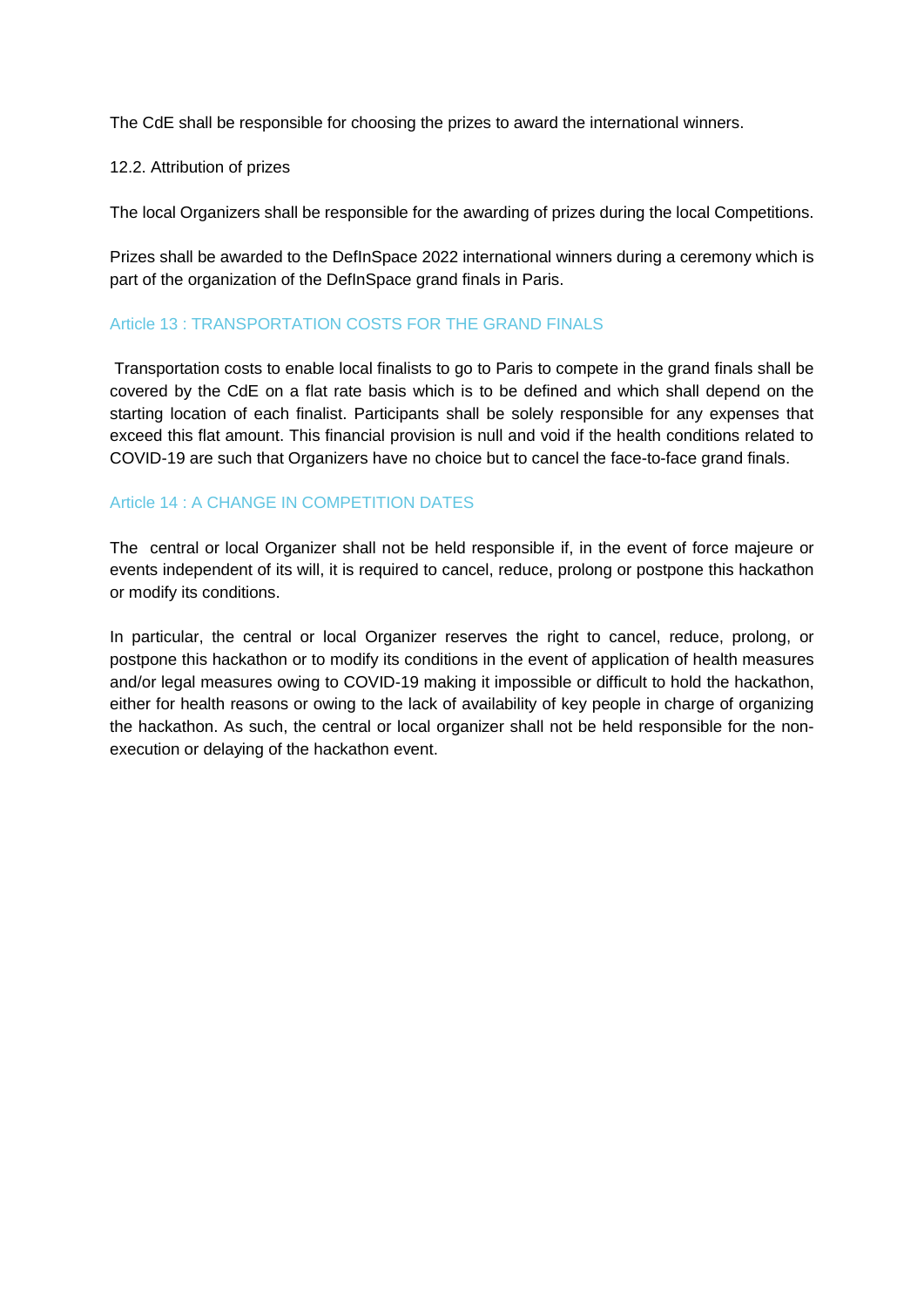# Article 15 : COMMITMENTS OF PARTICIPANTS - SANCTION

#### 15.1. Commitments of Participants

Participants agree:

- To comply with these Regulations, a condition required for their registration.
- To answer any request for information from the local Organizer, the central Organizer, or selection juries concerning participation in this hackathon.
- To make no appeals concerning the organization of the hackathon, results and the decisions of the juries.

#### 15.2. Sanction

Organizers reserve the right to disqualify any person who does not respect the equipment and premises of the Competition sites provided by the local Organizers, third parties, etc.

# Article 16 : OBLIGATIONS OF PARTICIPANTS AND ORGANIZERS

#### 16.1. Obligations of Participants

Participants are duly informed and recognize that the local Organizer does not guarantee the confidentiality of information contained in the project files submitted.

#### 16.2. Obligations of Organizers

The Organizers agree:

- To treat any information and document confidentially, in any form whatsoever, disclosed in writing or orally in relation to DefInSpace and identified in writing as confidential.
- To not use confidential information and documents for any other purposes than to fulfill their obligations under this Agreement. .
- To ensure protection of such confidential information and documents with the same level of protection as that used to protect their own confidential information which shall not be less than a level consistent with accepted practice
- To not disclose directly or indirectly this confidential information or documents to third parties without the prior consent of the Parties involved.
- To treat the personal data in accordance with the General regulations on data protection
- To only disclose confidential information/and or documents when this disclosure is required by law.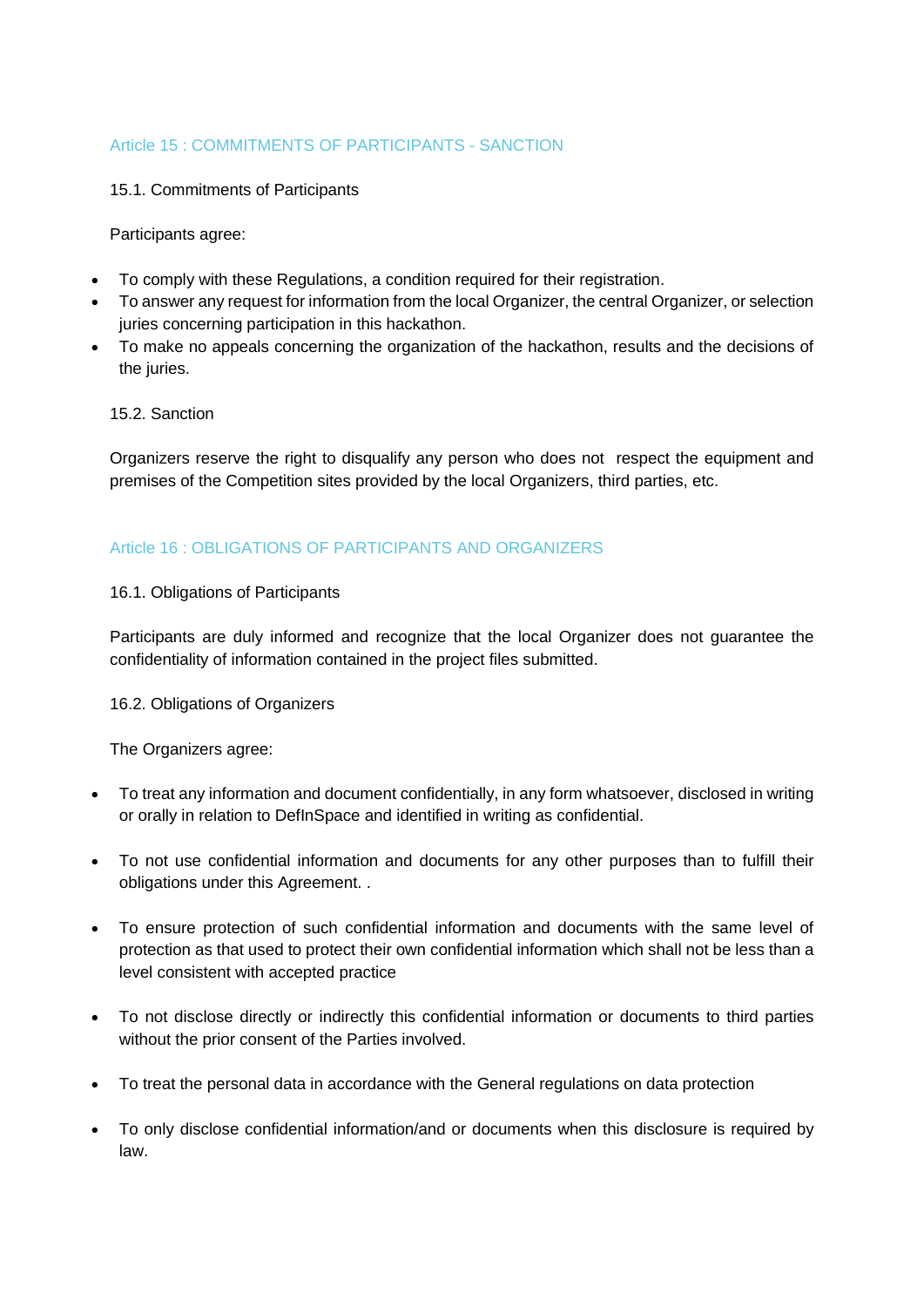- Obtain from any physical person having the power to represent him or to make decisions in his name, as well as third parties involved in the execution of these Regulations, their agreement to respect the obligation of confidentiality described in this article.
- The Organizers can disclose the abovementioned confidential information in the following situations: if a legislative or regulatory measure, or a decision of an administrative authority taken in application of such a measure or if a decision rendered by a jurisdiction requires it. If the confidential information in question is necessary for the performance of the obligations under the present, on the condition that the third party receiving the information is legally subject to an obligation of confidentiality equivalent to these regulations; or if this party is expressly released from his obligation of confidentiality by the other Party.

# Article 17 : DATE OF ENTRY INTO FORCE - INTERPRETATION - MODIFICATION OF THE REGULATIONS

17.1. Date at which the Regulations enter into force

The regulations shall enter into force starting from their online publication date and all Participants will be deemed to have accepted the said regulations once they have registered on the event's official website by means of a box that must be ticked.

17.2. Interpretation of the Regulations

The Central organizer of the hackathon in which the candidate is participating shall be sovereign for all questions relating to application of these Regulations. Its decisions are final and are not subject to appeal.

#### 17.3. Modification in the rules

The rules of these Regulations are accessible on the website of DefInSpace.

These Regulations can be modified at any time in the form of an amendment by the central Organizer posted on line on the DefInSpace website.

In the event of modification of the regulations, Participants shall be informed by email and the new version (post modification) will also be available on the website: definspace.fr

Any participant who refuses the modifications made will be deemed ineligible to submit the deliverables of his project.